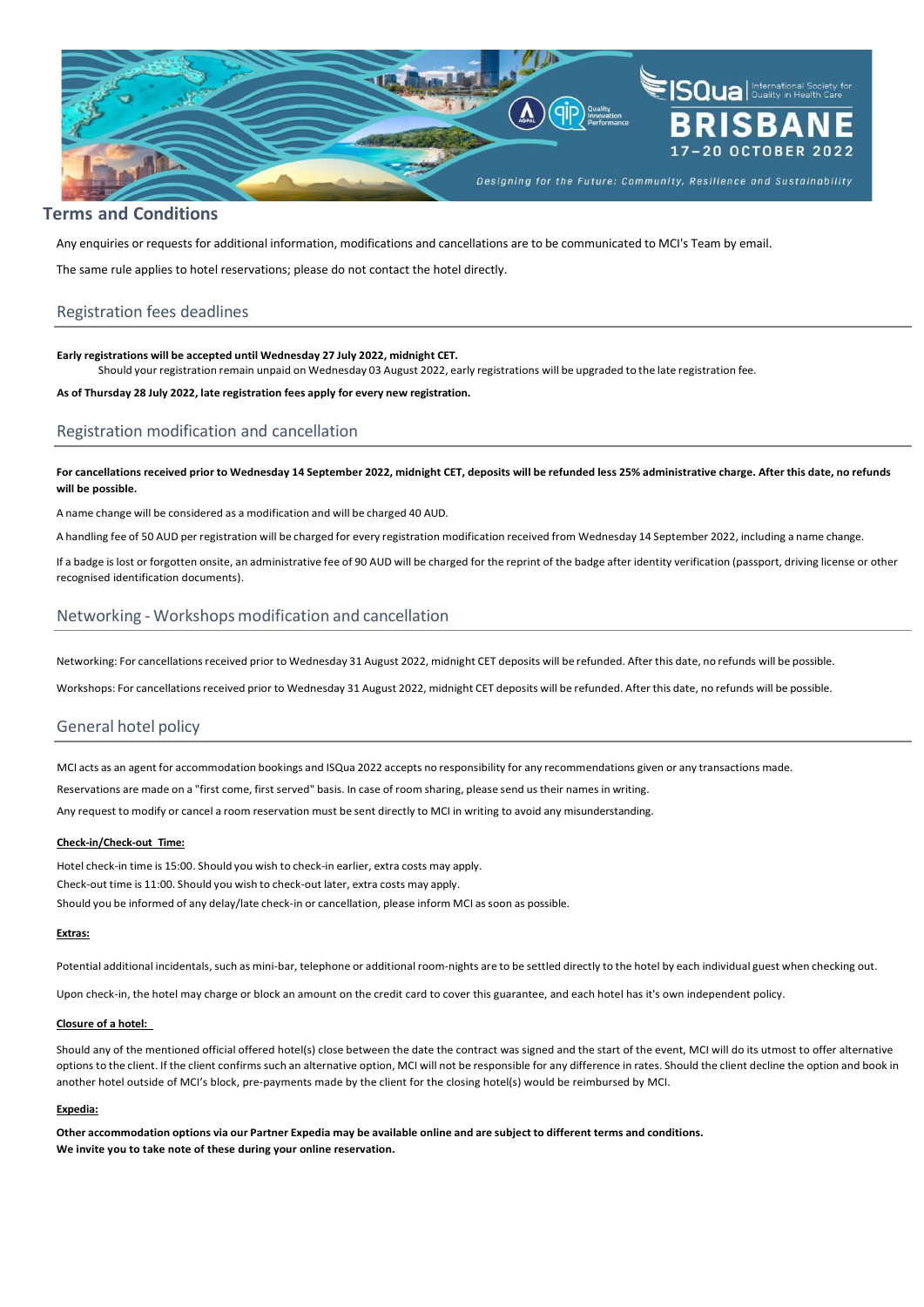## **Hotel Deposit Conditions:**

55 % of the total amount is due to confirm the reservation 45 % of the total amount is due before Tuesday 17 May 2022 100 % of the total amount is due from Wednesday 18 May 2022

# Hotel Cancellation Conditions

### **Expedia:**

Other accommodation options via our Partner Expedia may be available online and are subject to different terms and conditions. **We invite you to take note of these during your online reservation.**

### **Cancellation Conditions:**

As liquidated damages, cancellation charges are calculated on projected charges (per hotel, per night, subject to all applicable taxes). In the event of total or partial cancellation of unused rooms in the block:

#### *Example of cancellation fees calculation*

Group booking of 100 rooms on 5 nights (100 x 5 = 500 roomnights). Room rate is at a price of AUD 100.- per room per night. Cancellation deadline of 30% of total amount due being non refundable - Group cancelling 10 rooms on 5 nights. Cancellation fees that will be applied will be: 10 rooms x 5 nights x 30% of AUD 100. - 50 roomnights x 30.- (30% of AUD 100.-) = AUD 1'500.-Amount to be refunded: 10 rooms x 5 nights x 70% of AUD 100.- = 50 roomnights x AUD 70.- (70% of AUD 100.-) = AUD 3'500.-

### **Rydges South Bank**

From confirmation to Friday 01 July 2022: 10 % of the total amount due will be retained as administration fees, the rest can be released at no cost. From Saturday 02 July 2022 to Sunday 31 July 2022: 30 % of the total amount due is non refundable From Monday 01 August 2022 to Tuesday 30 August 2022: 55 % of the total amount due is non refundable From Wednesday 31 August 2022: 100 % of the total amount due is non refundable

### **Ibis Style Brisbane / Mantra South Bank Brisbane**

From confirmation to Monday 15 August 2022: 10 % of the total amount due will be retained as administration fees, the rest can be released at no cost. From Tuesday 16 August 2022 to Tuesday 30 August 2022: 55 % of the total amount due is non refundable From Wednesday 31 August 2022: 100 % of the total amount due is non refundable

#### **No-Show:**

According to MCI's deposit conditions, the full stay must be paid for all reservations prior to each guest's arrivals. In case of no-show, for bookings guaranteed for the full stay, the room will be kept by the hotel. Please note that MCI will not send specific communication regarding the guests who have not checked-in on their confirmed arrival date.

## General Payment Conditions

All payments are to be made in Australian Dollar. GST may increase without notice and any such change will be reflected in final rates.

### **From Thursday 01 September 2022, only payments by credit card will be accepted.**

**Modifications and/or new registrations made on-site** willrequire immediate payment (by cash or credit card).

An invoice to be settled upon receipt will be issued upon written confirmation. This invoice will act as a contract, and once issued, the above payment and cancellation **conditions will apply.**

No discount will be provided in case of early settlements.

Full payment of services is requested when registering (Credit Card and/or Bank transfer). No confirmation or invitation letter will be sent until MCI has received the **payment.**

In accordance with DIRECTIVE 2011/7/EU, late payment interest will be charged in the amount of 8% above the European Central Bank's base reference rate.

**No badge will be delivered** until full payment of open invoices isreceived.

### **Methods of Payment:**

**Credit card:** only Eurocard/MasterCard, Visa and American Express are accepted.

Please note that the merchant name that would appear on your credit card statement would be "MCI".

In some particular cases, payment by credit card may not be available.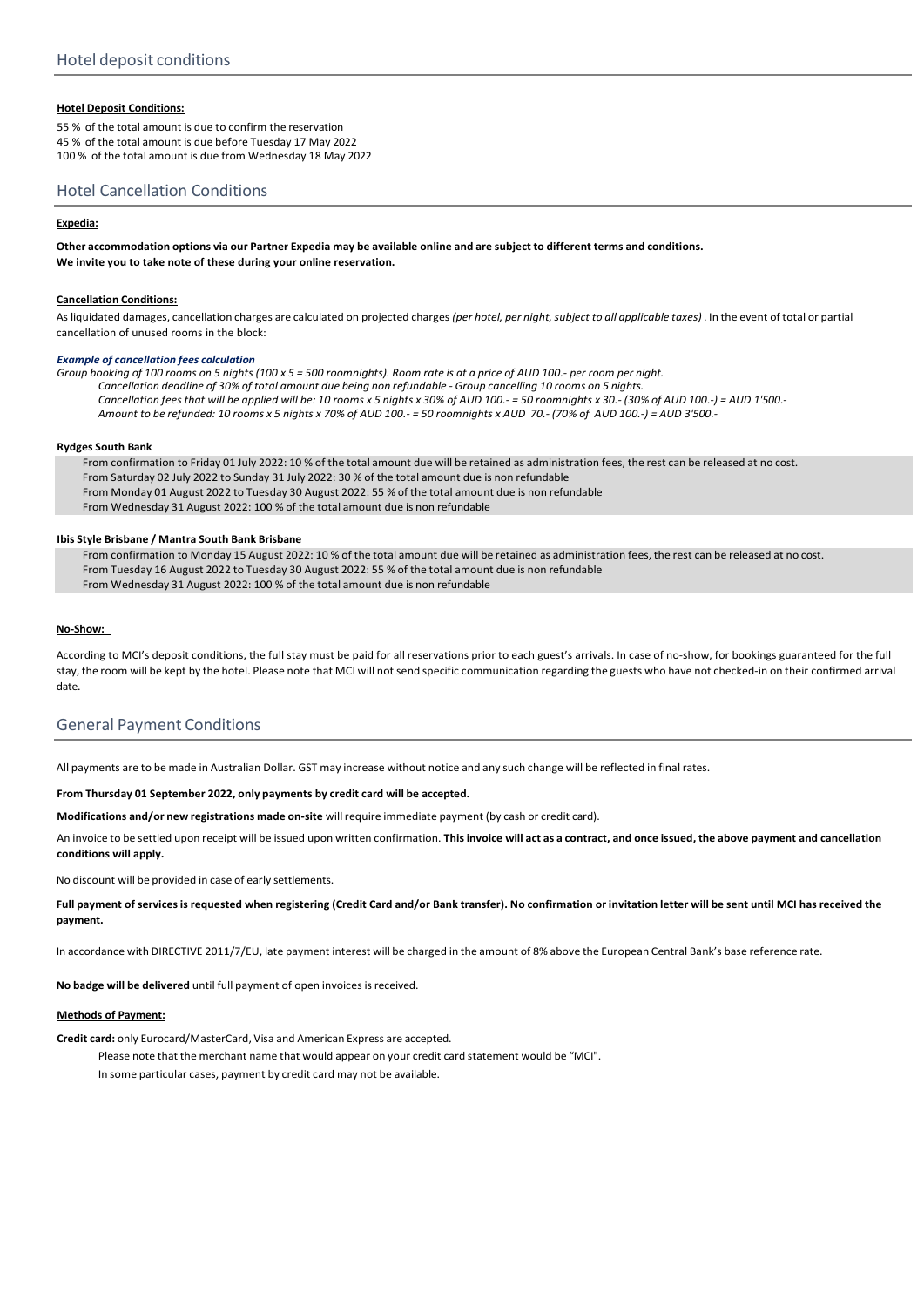Beneficiary : MCI Suisse SA, Rue du Pré-Bouvier 9, 1242 Satigny, Switzerland Bank : UBS SA, Rue des Noirettes 35, 1227 Carouge, Switzerland

IBAN : CH13 0024 0240 3693 9367 Q Swift : UBSWCHZH80A

Please indicate the participant's / group's name, identifier and "ISQua 2022" on ALL payments (for example, ISQua 2022-I/XX or G/XX).

**All expenses shall be borne by ordering customer. Please note that intermediary bank fees may be applied, please verify with your local bank.**

**Cheques:** please note that payments by personal cheques are not accepted.

**Refunds will be made after the event according to your payment method.**

#### **Additional Payment Conditions:**

### **VAT/ABN Number:**

Important note: if your registration is covered by your company/institution who is established in the venue's country, please make sure to provide your company/institution VAT number during your registration process in order to benefit from the reverse charge mechanism (registration fee is invoiced with no VAT). If the VAT number is not given at the time of the issuing of the registration invoice, it will not be possible to benefit from the reverse charge mechanism anymore.

## Group Data Management

Upon receipt of your payment, you will receive by e-mail an internet link giving you direct accessto your group portal. You will be able to enter names, allocate your reservations, settle open invoices and download documents.

Through this personalised portal, you will be able to enter your participants' details and assign the services you have purchased such asregistration and/or hotel bookings.

#### Names of all participants (registration and/or accommodation) must be submitted and reservations assigned online before Wednesday 14 September 2022.

Any modifications and cancellations are to be communicated to MCI's team by email in order to be validated (please refer to the points «Modification & Cancellation» above to view the charges relating to these operations .

The Group Leader hereby commits to manage group registrations and/or hotel reservations using the tools proposed by the officialregistration and/or housing bureau. The reservation system's portal will be used to respect relevant registration and, if applicable, accommodation deadlines. Accessto thistool will be provided upon full payment of deposits required.

Contact information isto be entered in the system including the full coordinates of the participant of the event. No generic agency coordinates will be accepted if reservations are handled by a third party or on the behalf of a sponsor.

Reservations for registration and/or housing will then be assigned and updated through the reservation system's portal and managed by the group leader or its internal representative.

MCI, asthe Official Registration and/or Housing Bureau will not be responsible for entering contacts' coordinates nor assigning services on behalf of the entity hereby engaged in this contract.

**Should the Group Leader or the entity engaged in the present contract choose not to proceed with the proposed online tools, MCI will charge a fee of 18 AUD per** participant, to import the participants' detail information under the group or a fee of 27 AUD per participant to import the participants' detail information under the **group and assign the corresponding services, provided that the full coordinates are supplied.**

## Data Privacy

### **Individual Data Privacy Policy:**

For further information on how your data will be used, we invite you to carefully read the Data Protection and Privacy Policy: <https://www.mci-group.com/privacy-statement>

### **Group Data Privacy Policy:**

The group leader agrees and warrants that:

- a. the personal data have been collected, processed and transferred and will continue to be collected, processed and transferred in accordance with the relevant provisions of the applicable data protection law (and, where applicable, has been notified to the relevant authorities);
- b. the transfer to, and processing by, MCI pursuant to this Agreement is not prohibited by a statutory or contractual duty of confidentiality;

c. prior to any transfer of personal data, it has informed the data subjects and has complied with any notification and/or registration set forth by the applicable data protection law; in particular, the intended purposes of the collection, processing and transfer of personal data have been communicated to the data subjects;

d. the data subjects are provided with their right of access, correction, blocking,suppression or deletion as available under applicable data protection law;

e. it hastaken and will take allreasonable measures to verify the correctness of the personal data and ensure that incorrect or incomplete personal data will be corrected, completed or destroyed prior any transfer of such data to MCI;

f. it will inform MCI of any specific requirement from any data subject or any relevant authority on how personal data should be processed;